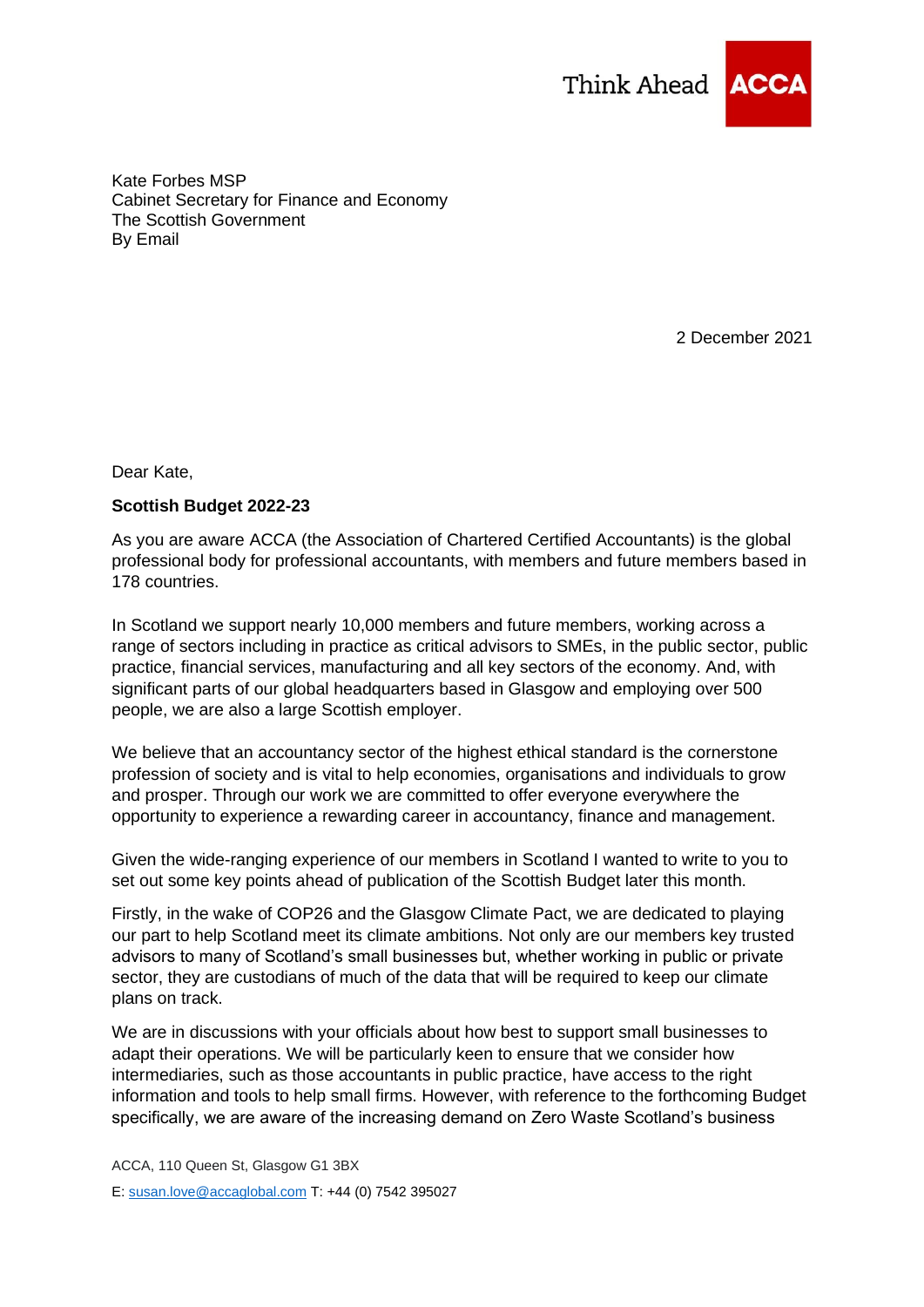support services and understand it may have been running close to peak capacity this year. While it's positive that many small businesses have come forward to seek support, with demand only likely to increase in the coming year, it will be important to ensure that Zero Waste Scotland is resourced to respond to business demand in a timely and effective manner.

As part of global climate plans we expect to see an expansion of monitoring and reporting on emissions in coming years, whether in the public, private or third sectors. Increasingly, this will be pushed down supply chains (whether public or private) to smaller businesses and organisations. In our [recent report,](https://www.accaglobal.com/ca/en/news/2021/november/policy-paper.html) published jointly with the ICC and Sage, we highlighted the urgent need to begin to streamline, simplify and automate this process to avoid an unnecessary burden on small businesses.

We would be very keen to start a conversation with your officials to explore the implications of net zero reporting in Scotland – whether understanding what the Scottish Government itself plans to ask of its suppliers, or how we can develop a joined-up approach with larger firms operating in Scotland. While immediate actions in small businesses are understandably a priority, focusing on these important foundations now will also be key to meeting Scotland's net zero objective.

Secondly, as highlighted above, at our core is our mission to ensure the accountancy profession is a force for public good. Key to this is our activity to support the next generation of finance professionals in Scotland by ensuring accessible routes into the profession. We work closely with SDS and Scottish employers on the development and delivery of training opportunities, from free online courses, to modern apprenticeships and professional qualifications.

We warmly welcome the recent launch of the new digital learning platform from SDS, designed to offer free online training courses to those aged over 25 who want to learn new skills. We hope that, in time, we can move to a more flexible approach whereby individuals have a personal learning budget, or 'skills wallet'. Offering a broader range of accessible training options beyond traditional approaches, such as apprenticeships or degrees, is going to be key to boosting the reskilling and upskilling we need to see across our current workforce. We recognise that the new platform has been launched as a pilot until mid-July, however, should it receive positive evaluation, we should ensure that the service is resourced to continue and, indeed, expanded, to encompass a broader range of courses and providers. We look forward to continuing to work with SDS on this exciting development in our training landscape.

Lastly, we are keen to ensure a tax environment that not only enables the country to recover from the pandemic but supports our transition to net zero. We were pleased to respond to the recent Scottish Government consultation on the tax framework, highlighting the principles of simplicity, certainty and stability, as set out in our [2020 report.](https://www.accaglobal.com/hk/en/professional-insights/global-profession/foundations_tax.html)

Notwithstanding stability, we need a tax system that is responsive to a changing landscape, not least ensuring that Scotland's tax framework does not place businesses at a competitive disadvantage. We are keen to consider how we can use the available fiscal levers in Scotland to embed a green recovery. The £4bn post-pandemic debt burden carried by SMEs in Scotland may harm their ability to invest in adaptations, such as energy efficient property fit-outs which could include solar panelling, smart meters, thermal insulation or replacement

ACCA, 110 Queen St, Glasgow G1 3BX E: [susan.love@accaglobal.com](mailto:susan.love@accaglobal.com) T: +44 (0) 7542 395027